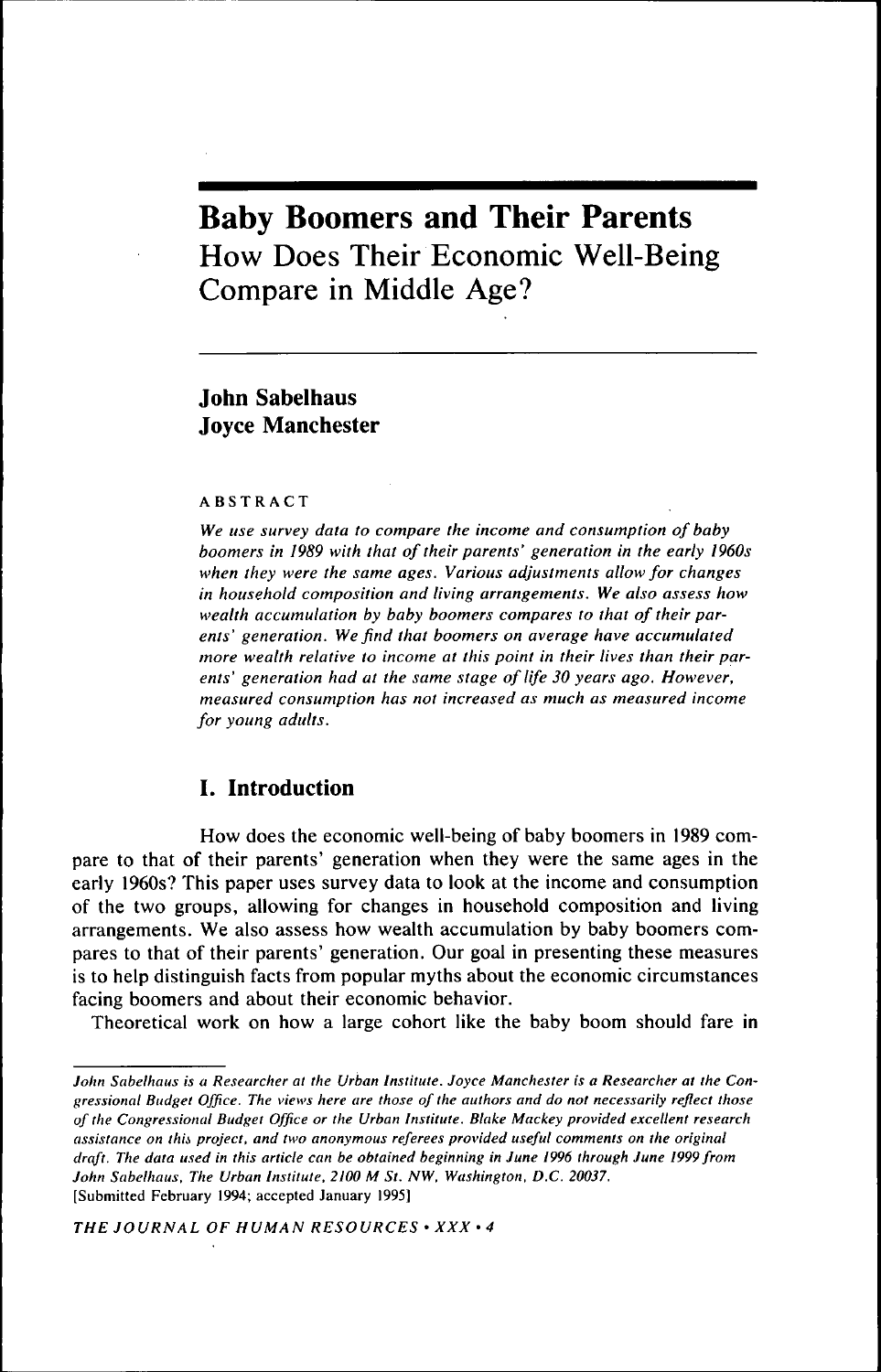economic terms suggests that "crowding" could cause a decrease in well-being.<sup>1</sup> Members of a large birth cohort could face increased competition for entry-level positions, less opportunity for advancement, and less likelihood of improving economic status relative to expectations. Contrary to these theories, we find that the income of boomers has grown on par with that of all other age groups. However, measured consumption of boomers has risen more slowly than that of other age groups. The possible explanations include changes over time in the tax code, the difference between measured and actual expenditures on housing and medical care, and perhaps increased saving by baby boomers relative to their parents.

Some fictions about baby boomers are commonly espoused but not supported by the data. Boomers are portrayed in popular culture as wanting to have it all now—some argue that instant gratification takes too long for the average boomer.<sup>2</sup> Both older and younger cohorts seem to hold this view, and organized baby busters (born after 1964) often mention boomer profligacy when describing the ills of the world they are inheriting. But is this characterization accurate? Data presented in this paper suggest that it is not.

Our estimates show that boomers on average have accumulated more wealth relative to income at this point in their lives than their parents' generation had at the same stage of life 30 years ago.<sup>3</sup> We do not assert that significant wealth accumulation (relative to their parents) by a group which is still on average less than 40 years old tells us much about their future. Some researchers looking ahead have painted a fairly dim picture of retirement for baby boomers. We would note that minor changes in the growth rate of productivity dramatically alter projections of future well-being. But if problems with the retirement outlook of boomers lie ahead, and we acknowledge that some problems do exist, the explanation does not necessarily rest on lack of frugality within the boomer cohort.

## II. Incomes: How Do Baby Boomers Compare to Their Parents?

Most analysis of economic well-being begins with income, generally measured on a before-tax basis.<sup>4</sup> In this section we compare incomes of baby

<sup>1,</sup> See. for example, Easterlin (1987) and Welch (1979),

<sup>2,</sup> For example, Levy and Michel (1986) discuss how the middle-class American dream has expanded to include many more material goods than the previous generation had.

<sup>3,</sup> Some readers might be concerned that comparisons of well-being in 1960 and 1989 are biased by business cycle effects, 1960 is close to a business cycle trough while 1989 is at the end of a long business cycle expansion. In fact, the aggregate ratio of household net worth to GDP is similar in the two years: 3,56 in 1960 and 3,61 in 1989, Further, no cyclical pattern in the ratio of household net worth to GDP is obvious—the ratio rose from 1945 to 1960, fell from 1960 to 1975, and then rose again from 1975 to 1994,

<sup>4,</sup> Several recent studies have looked at income growth across cohorts over the last few decades, Richard Easterlin and several coauthors (1990, 1993) have shown that, after adjusting for household composition using the Fuchs' scale, baby boomer incomes are higher than those of their parents when they were the same age. Levy and Michel (1991) found a similar pattern, but raise concerns about increasing earnings inequality within cohorts.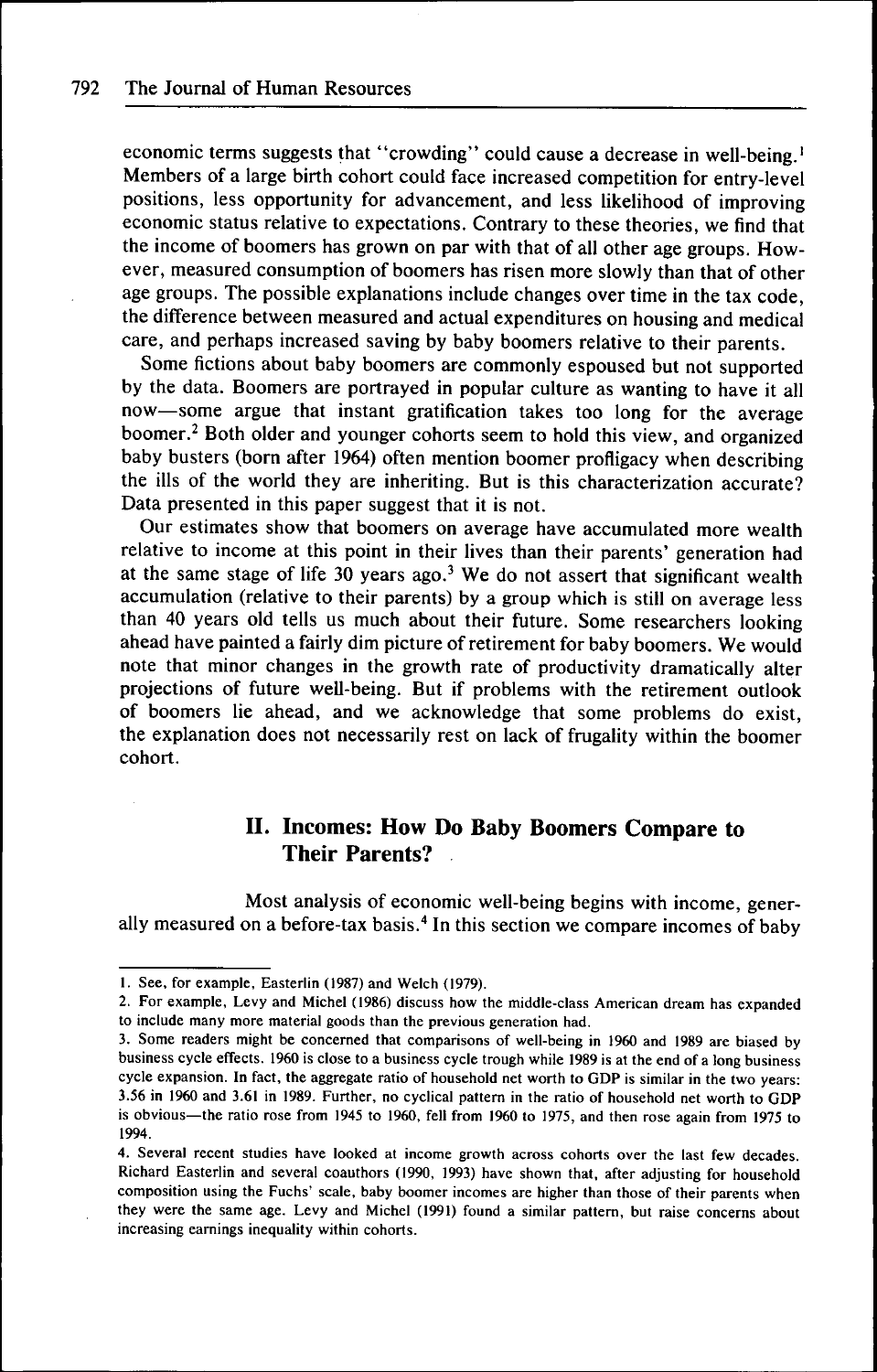boomers to those of their parents' generation 30 years ago. We find that incomes of baby boomers are significantly higher than those of their parents. Moreover, the increase is comparable to income growth for all age groups over the last 30 years. These conclusions about income growth hold under various adjustments for changes in household composition.

Tremendous demographic differences between the boomers and their parents imply that income-based measures of economic well-being will be sensitive to how we control for household composition.<sup>5</sup> For example, how should we compare the income of the typical 1960s family with husband working and wife at home with three children to the income of a typical single parent in the late 1980s? Given measures of income at the household level, the method used to control for underlying demographic shifts can significantly affect conclusions about economic well-being.

Two distinct aspects of the changes in household composition influence our measures of well-being. First, the decrease in the average number of children per household raises the issue of how to count outlays for child rearing.<sup>6</sup> Should the cost of raising children be counted as consumption or as foregone income of the parents? If children are viewed as consumption goods, then no adjustment for the number of children in the household is needed when measuring the parents' wellbeing. Even if costs of childrearing are thought of as foregone income, the cost can be specified as being somewhat less than the cost of providing for an adult by giving children a weight of less than 1 in adjusting for household composition.

The second aspect of household composition arises because more adults live alone today than was the case 30 years ago.<sup>7</sup> This change is important if economies of scale in goods sharing affect the outlays needed on a per adult basis to reach a certain level of well-being. Two adults do not need twice the outlays of one adult to achieve a comparable level of utility because many commodities can be shared with no congestion (a television) or used more efficiently (a car).

The two types of adjustments for household composition generate several possibilities for comparing well-being of households. By comparing changes on a per household basis, the underlying assumptions are that economies of scale are infinite (two adults need the same consumption as one adult) and that children are consumption goods. Measures of changes on a per capita basis are at the other extreme on both dimensions, as childrearing costs are treated as foregone income and children get a weight of 1 just as adults do. The weights do not change as the number of adults or children increases, meaning there are no economies of scale.

The per capita and per household measures are extreme, and we use these only to bracket our estimates and to show that the basic results are not sensitive to which adjustment is used. But the implicit assumption in the per capita calculations, that it costs as much to provide for any child as it does for any adult, is

<sup>5,</sup> The Congressional Budget Office (1993) provides information on how household composition of baby boomers differs from that of their parents. It also presents data on household income, wealth, and ratios of wealth to income by type of household for baby boomers and parents,

<sup>6,</sup> The average size of families has declined from 3,7 in 1960 to 3,2 in 1990,

<sup>7,</sup> The percentage of households composed of one person has risen from 13,1 percent in 1960 to 24,7 percent in 1990,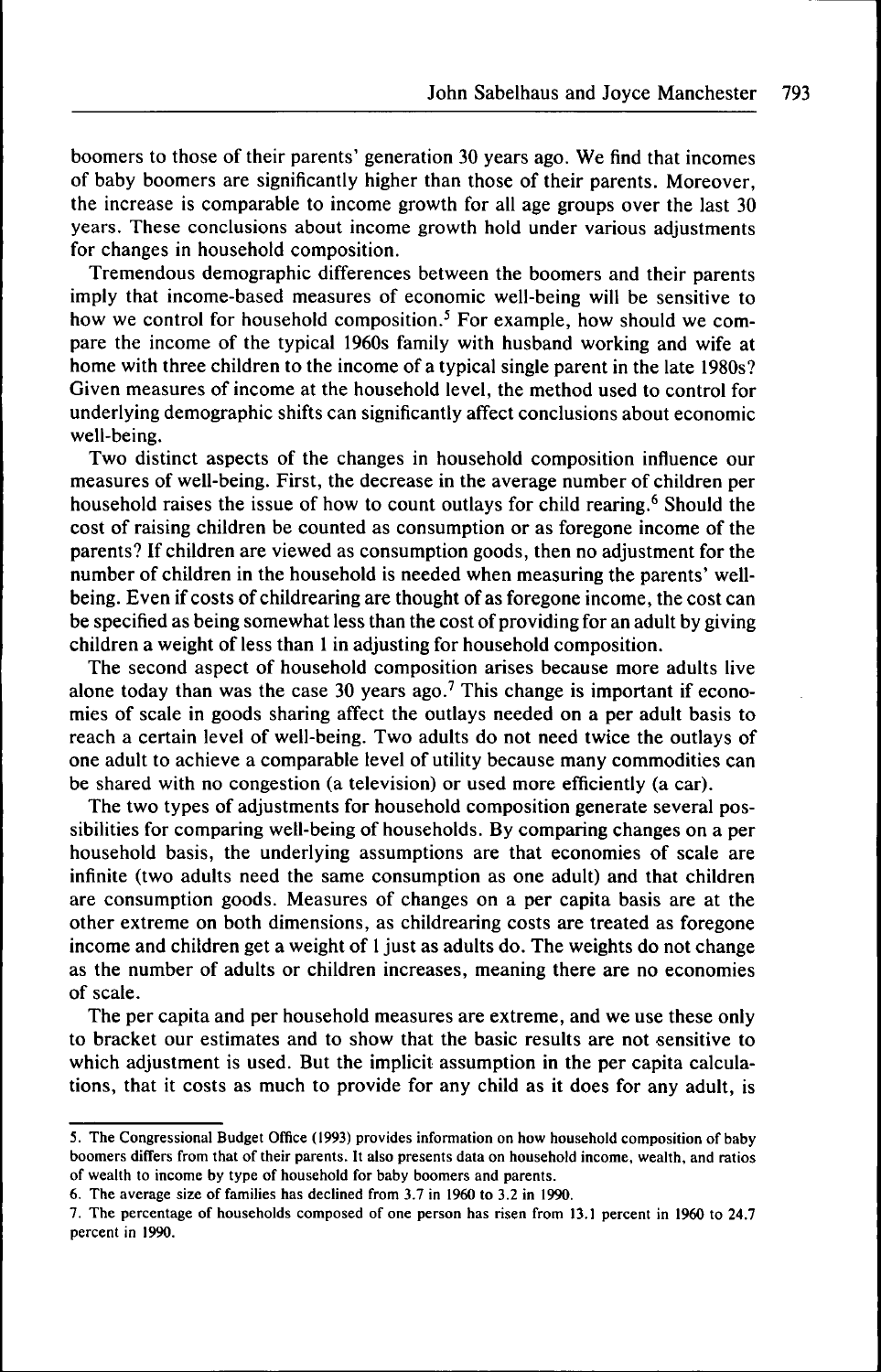probably unrealistic in most cases. For example, it implies that a single parent with one child and an income of \$30,000 would be just as well off if he or she had no child and an income of \$15,000. So long as the cost of raising the child is less than providing for a single person (\$15,000 in the example), the parent with the higher income and child is better off. The per household measure is also questionable, because it indicates that a single person and a married couple are equally well off on the same income. Two can eat as cheaply as one, but only if one does not eat.

Between the per capita and per household extremes are per adult and adultequivalent measures of well-being. The per adult comparisons assume that children are consumption items (kids get a weight of 0) and that no economies of scale exist for the adults (each adult gets a weight of 1). The adult-equivalent measure we use is based on Fuchs' scale in which the first adult gets a weight of 1, the second adult gets a weight of 0.8, all other adults get weights of 0.7, the first child gets a weight of 0.4, and all other children get a weight of  $0.3<sup>8</sup>$  Economies of scale exist for both children and adults, and costs of raising children are foregone income, but the cost of providing for children is always less than the cost of providing for adults.

Our estimates of median and average incomes for all households headed by someone 25 to 44 years old in 1989 (baby boomers) and in 1960 (parents of baby boomers) appear in Table 1.<sup>9</sup> The four measures described above—per household, per adult, Fuchs' scale, and per capita—bracket the possible ways to adjust for household compositional changes. As expected, the shift towards smaller households with fewer children arrays the four measures from per household measures showing the lowest increase over time to per capita measures showing the highest. $10$ 

Income for baby boomers in 1989 on a per adult basis was \$21,141, some 55 percent higher than their parents' level 30 years earlier, a statistically significant result at the 99 percent confidence level. This increase is surprisingly similar to overall growth of income per adult in the United States. Real GDP per adult rose 57 percent between 1960 and 1990. The 89 percent growth in average per capita income shown in Table 1 is also close to the growth of GDP per capita, which was 88 percent.<sup>11</sup>

<sup>8.</sup> Easterlin and coauthors (1990, 1993) refer to the Fuchs' scale applied to income as "income per adult equivalent" or IAE. The scale is described in Fuchs (1986).

<sup>9.</sup> The income measure used in all of the tables is the standard Census cash income. It includes wages and salaries, self-employment income, property income, and transfers. The only notable income item not included is capital gains.

<sup>10.</sup> The weights used to compute means are adjusted for the number of adults in the household, and this has a big effect on differentials in rates of increase using the four measures. Consider the following example. In the base period, we have one household with \$20,000 of income and two people. In the second period, we have one household with income of \$40,000 and two people, and a second household with income of \$20,000 and one person. The adjustment for the number of adults raises the per household rate of increase from  $(30,000/20,000) = 50$  percent to  $(33,333/20,000) = 67$  percent. The per adult rate of increase in this example is 100 percent and is insensitive to whether or not the household weight is adjusted for the number of adults.

<sup>11.</sup> An alternative is to compare growth of per adult incomes for people aged 25 to 44 in the surveys to aggregate survey income growth. The answer turns out to be the same, because the aggregate survey income grew at roughly the same rate as GDP.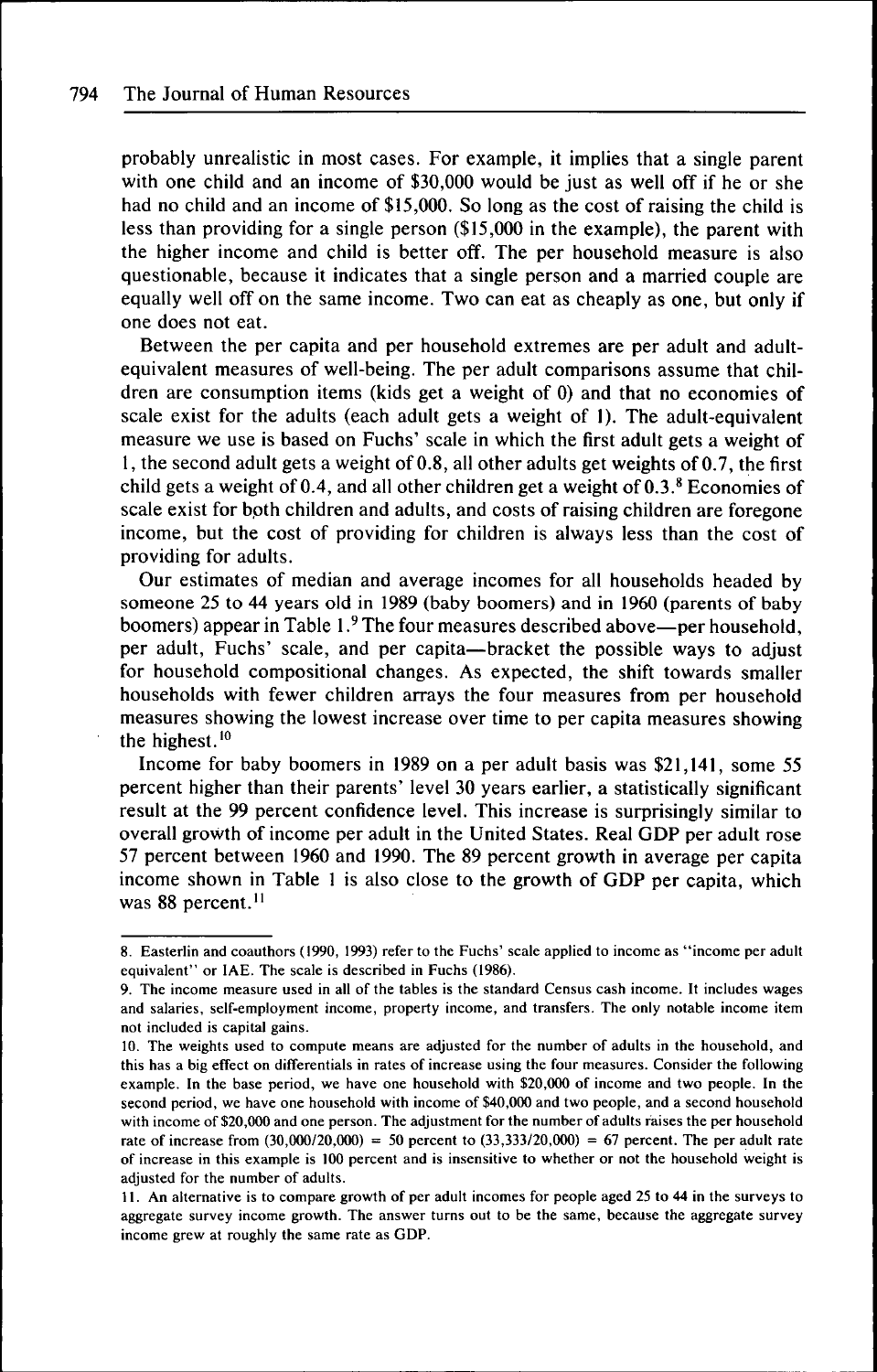| <b>Measurement Basis</b> | Median   | Average For               |                      |                 |                |
|--------------------------|----------|---------------------------|----------------------|-----------------|----------------|
|                          |          | <b>Bottom</b><br>Quintile | Middle 60<br>Percent | Top<br>Quintile | All<br>Incomes |
| Per household            |          |                           |                      |                 |                |
| Parents (1960)           | 25,888   | 9,327                     | 26,487               | 56,805          | 29,119         |
| <b>Boomers</b> (1989)    | 37,350   | 11.659                    | 38,367               | 85,420          | 42,436         |
| Ratio                    | $1.44**$ | $1.25**$                  | $1.45**$             | $1.50**$        | $1.46***$      |
| Per adult                |          |                           |                      |                 |                |
| Parents (1960)           | 12,297   | 4,587                     | 12,520               | 26,258          | 13,681         |
| Boomers (1989)           | 18,605   | 6,292                     | 19,031               | 42,322          | 21,141         |
| Ratio                    | $1.51**$ | $1.37**$                  | $1.52**$             | $1.61**$        | $1.55**$       |
| Using Fuchs' scale       |          |                           |                      |                 |                |
| Parents (1960)           | 10,394   | 3,587                     | 10,636               | 23,672          | 11,833         |
| Boomers (1989)           | 17,356   | 5,462                     | 17.819               | 41,059          | 19,996         |
| Ratio                    | $1.67**$ | $1.52**$                  | $1.68***$            | $1.73**$        | $1.69**$       |
| Per capita               |          |                           |                      |                 |                |
| Parents (1960)           | 6,472    | 2,051                     | 6,664                | 17,765          | 7,962          |
| <b>Boomers (1989)</b>    | 11,850   | 3,406                     | 12,554               | 34,311          | 15,076         |
| Ratio                    | $1.83**$ | $1.66***$                 | $1.88**$             | $1.93**$        | $1.89**$       |

*Incomes of Baby Boomers and Their Parents at Ages 25 to 44*

Source; Authors' tabulations using 1960 Decennial Census and 1990 (March) Current Population Survey, Two asterisks indicate ratio is statistically different from 1 at the 1 percent level using a onetailed test. See data appendix for details.

Although median and average incomes of boomers were higher than parents' income by roughly the same amount, averages for households in the low, middle, and high income groups show increased skewness in incomes (see Table 1).<sup>12</sup> All four adjustments for household composition agree that the rise in income for the bottom quintile was below that for the middle three quintiles, which in turn was below that for the top income group. On a per adult basis, the incomes of the top 20-percent grew about two-thirds faster than incomes of the bottom 20 percent.

Per adult estimates for four subgroups in the baby boomer/parent populations show income gains by age and marital status (see Table 2). The rise of average and median incomes for young and old, or married and single, is similar.<sup>13</sup> For

<sup>12,</sup> The income break-points used to split the sample across income groups in Table 1 are set so as to keep equal numbers of *adults* in each of the five quintiles. The middle three quintiles are then combined to create the middle 60 percent. The distribution break-points for each measure are created separately, because any person's position in the income distribution is potentially sensitive to which measure is used,

<sup>13,</sup> This result differs from the CBO (1993) conclusion that incomes for younger baby boomers have increased less than those of older boomers. Our findings differ because we are looking at averages per adult using per adult weights, whereas CBO computed household averages using household weights. The CBO method will find much lower income growth when there is substantial demographic shift from two-adult to one-adult households as occurred among the younger group.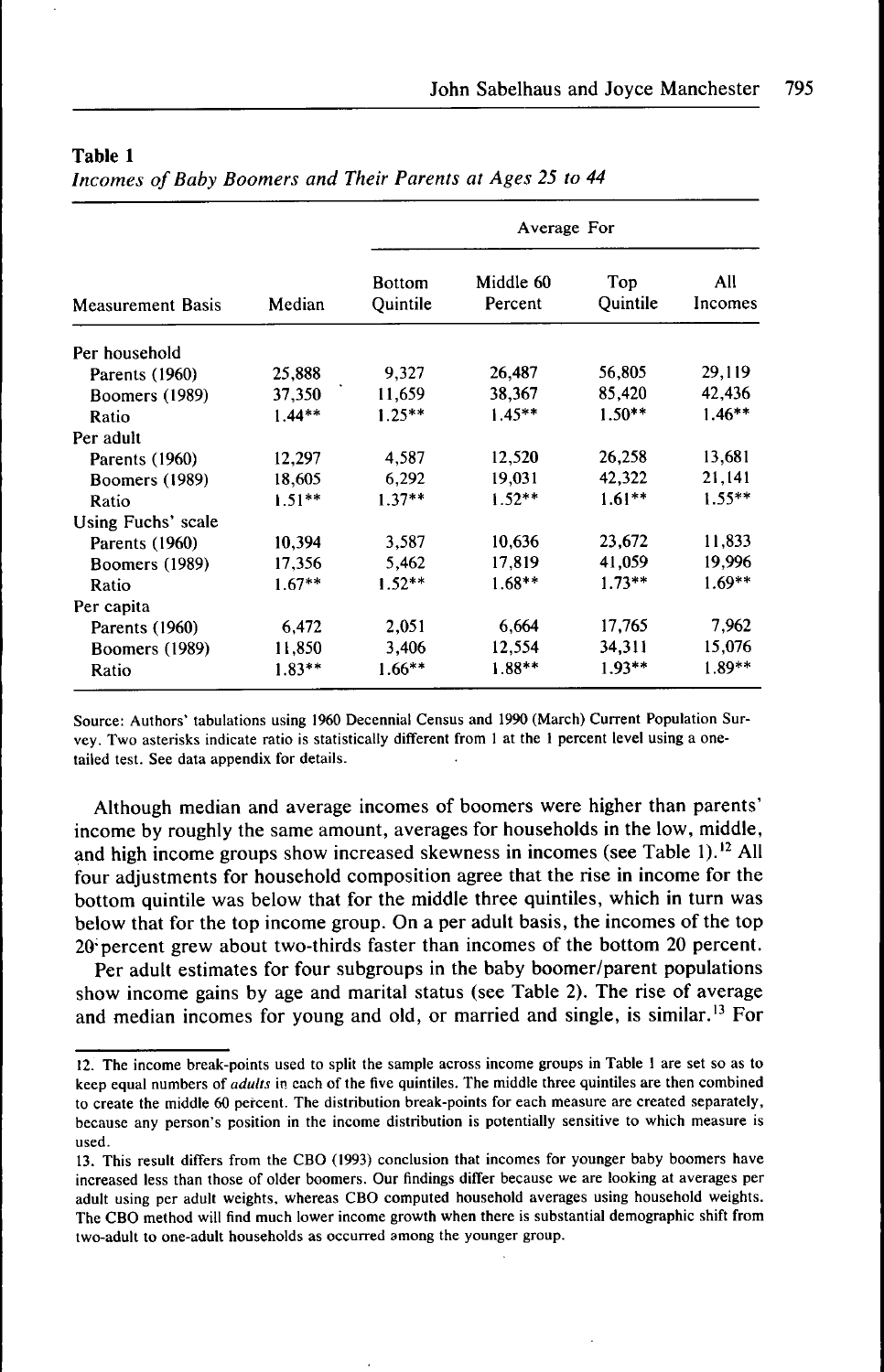| Subgroup              | Median    | Average For               |                      |                 |                |
|-----------------------|-----------|---------------------------|----------------------|-----------------|----------------|
|                       |           | <b>Bottom</b><br>Ouintile | Middle 60<br>Percent | Top<br>Quintile | Ail<br>Incomes |
| Ages 25 to 34         |           |                           |                      |                 |                |
| Parents (1960)        | 11,865    | 4,786                     | 11,935               | 23,179          | 12.754         |
| Boomers (1989)        | 17,505    | 5,903                     | 17,758               | 38,051          | 19.446         |
| Ratio                 | $1.48**$  | $1.23**$                  | $1.49**$             | $1.64**$        | $1.52**$       |
| Ages 35 to 44         |           |                           |                      |                 |                |
| Parents (1960)        | 12,800    | 4,427                     | 12,907               | 27,901          | 14,210         |
| <b>Boomers</b> (1989) | 19.650    | 6.704                     | 20,226               | 45,611          | 22,599         |
| Ratio                 | $1.54**$  | $1.51***$                 | $1.57**$             | $1.63***$       | $1.59**$       |
| All married           |           |                           |                      |                 |                |
| Parents (1960)        | 12,513    | 4,825                     | 12,486               | 25,854          | 13,627         |
| Boomers (1989)        | 19,275    | 7.486                     | 19,678               | 41,485          | 21,601         |
| Ratio                 | $1.54***$ | $1.55***$                 | $1.58***$            | $1.60**$        | $1.59**$       |
| All single            |           |                           |                      |                 |                |
| Parents (1960)        | 10,355    | 2,048                     | 10,844               | 27,700          | 12,456         |
| Boomers (1989)        | 16,944    | 4,476                     | 17,377               | 44,076          | 20,137         |
| Ratio                 | $1.64***$ | $2.19**$                  | $1.60**$             | $1.59**$        | $1.62***$      |

*Incomes of Baby Boomers and Their Parents, Specified Subgroups, Per Adult Basis*

 $\cdots$ 

Source: Authors' tabulations using 1960 Decennial Census and 1989 Current Population Survey, Two asterisks indicate ratio is statistically different from 1 at the 1 percent level. See data appendix for details.

married people and those ages 35 to 44, the growth of income across income groups is similar as well. For single people, income has increased most for the lowest income quintile, but these incomes are still substantially below those of other groups.<sup>14</sup>

Increased skewness in incomes occurs primarily among those who are ages 25 to 34. Income growth for the top quintile is over twice the growth for the bottom quintile. This growth differential for young people reflects an increase in the college wage premium arising in part from a decline in the number of entry-level positions that do not require a college education in manufacturing and other high-wage industries.<sup>15</sup> In addition, faster income growth within the top quintiles

<sup>14,</sup> If the percentage of less wealthy young people living with their parents (and thus not counted in our households) has risen over time, our measures of well-being could be biased by a sample-selection problem. Evidence is difficult to find, but the proportion of people ages 25 to 44 who live with their parents changed little between 1975 and 1989, rising from 4,99 percent to 7,85 percent,

<sup>15,</sup> Levy and Murnane (1992) present a summary of the research on expanding U,S, wage differentials and show that much of the increase is attributable to an increase in the college wage premium for young males.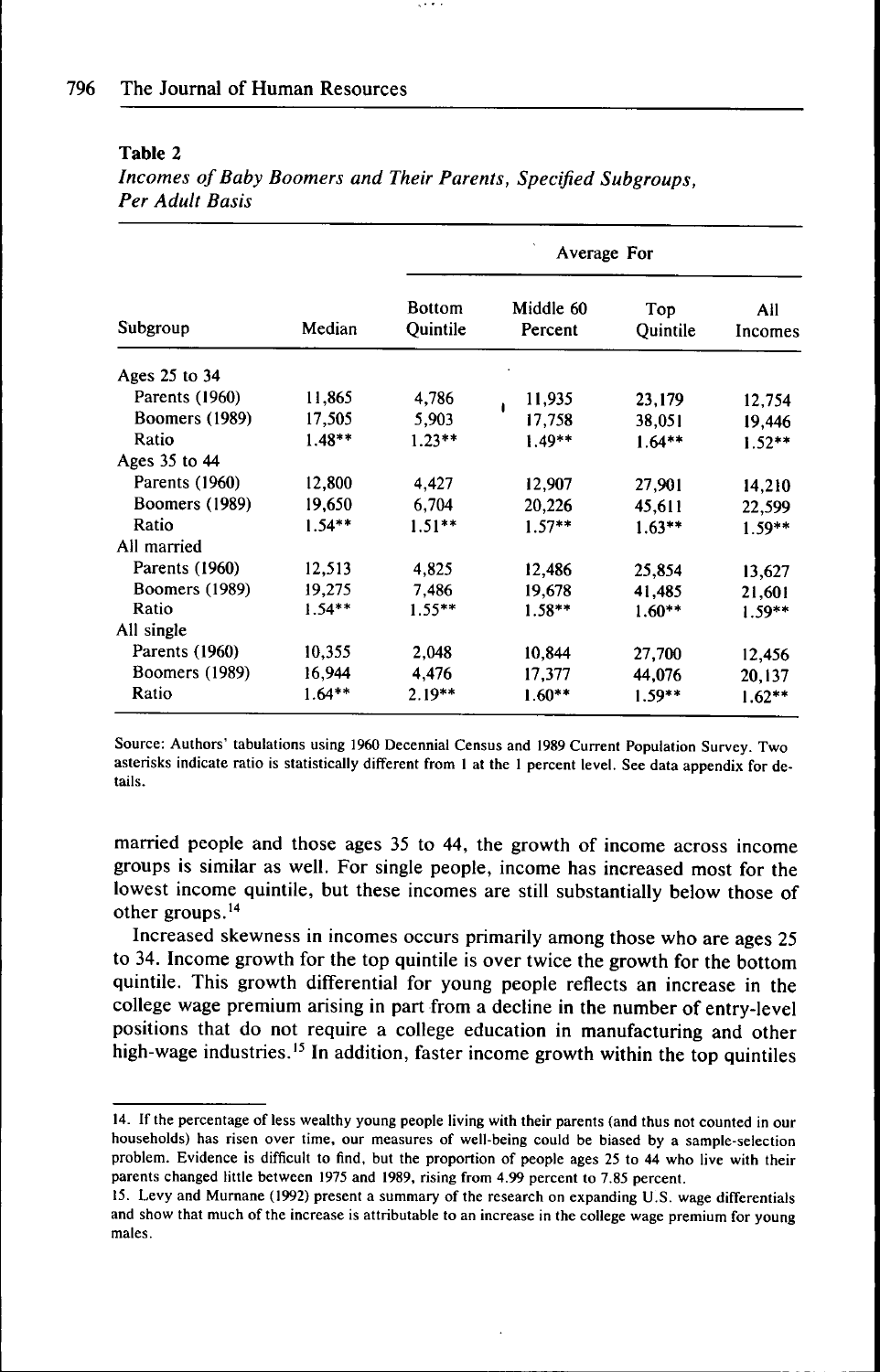is the result of a rapid increase in the participation in the labor force of married women ages 25 to 34. Only 29 percent of these women were in the labor force in 1969, but the proportion rose to 70 percent in 1990.

# **III. Consumption: An Alternative Measure of Economic Well-Being**

Changes in the economic environment during the last 30 years may bias the assessment of well-being based on income for several reasons. Changes in the tax system have somewhat reduced the real consumption possibilities for any given level of income, especially for young people whose income is primarily from working. And increases in actual expenditures for housing and a rise in compensation outside of wages and salaries also affect well-being separately from income.

Two alternative methods for measuring well-being that allow for these changes in the economic environment during the last 30 years could be considered. First, we could estimate tax liabilities for boomers in 1989 and parents in 1960 in order to compute disposable income. Unfortunately, the data sets on income do not contain the information needed to estimate tax liabilities. Even if we could impute missing pieces for a tax calculator, the incidence assumptions might dominate the outcomes.

The second strategy is to measure consumption directly. We do this by employing four more survey data sets from the early 1960s and late 1980s that have information on household expenditures and the value of owned housing. The measure of consumption we present is primarily household expenditures measured on a cash basis, but with an adjustment for housing consumption to avoid any bias that results from trends in housing prices or changes in the rate of homeownership.<sup>16</sup> The adjustment for housing replaces the *outlays* for owneroccupied housing (mortgage interest, property taxes, and maintenance) with an estimate of the value of *space rent* for the house.<sup>17</sup> Space rent is specified to be 6 percent of the value of the house, which comes from dividing owner-occupied space rent from the national income and product accounts (NIPA) by the value of housing in the Flow of Funds accounts.<sup>18</sup>

<sup>16.</sup> The appendix to Bosworth, Burtless, and Sabelhaus (1991) describes what we mean by a cash-basis measure of consumption. Cash consumption is National Income and Product Account (NIPA) consumption less spending imputations to the household sector, and includes almost all goods and services which the household directly pays for. It excludes some items, such as medical care provided by the govemment, for which the household does not directly pay.

<sup>17.</sup> For example, consider a homeowner with \$30,000 in expenditures, \$5,000 of which go to mortgage interest, property taxes, and maintenance of the home. The homeowner lives in a house with a market value of \$200,000. Measured expenditure is just the \$30,000, but our measure of consumption is (\$30,000  $-$  \$5,000) + (.06  $*$  \$200,000) = \$37,000. The consumption measures are comparable over time, and also between homeowners and renters at a point in time.

<sup>18.</sup> The space rent factor has been stable at .06 over time for the following reason. If rental markets are in zero-profit equilibrium, the rent per dollar of capital is just the real interest rate plus property tax rate plus maintenance per dollar rate. Since the NIPA uses observed rents to estimate the unobserved owner-occupied rents, the space rent factor is stable as long as the sum of the three components is stable.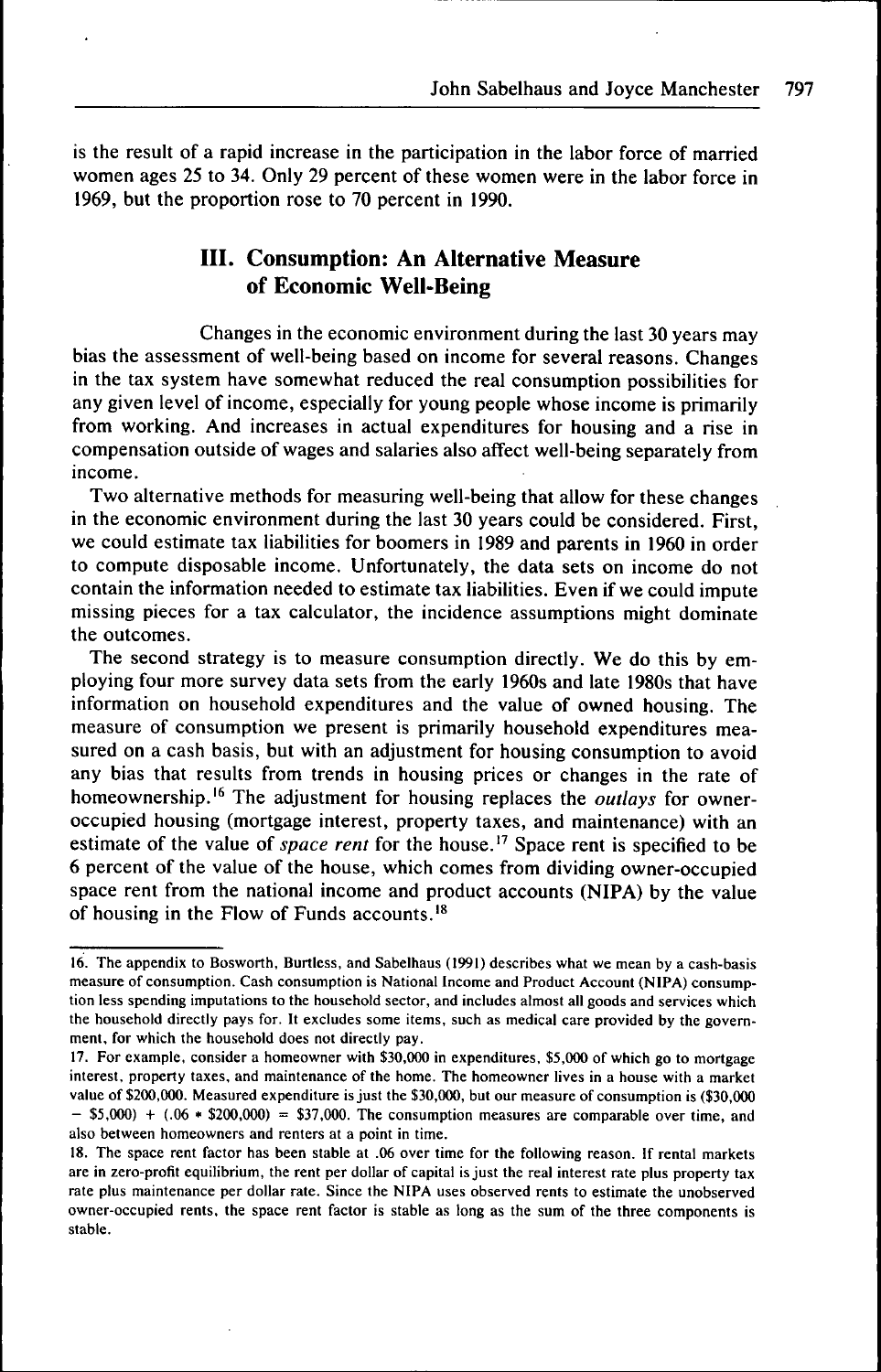Measured consumption for baby boomers and parents using the four adjustment methods and across four subgroups rose about half as much as did income (see Tables 3 and 4).<sup>19</sup> Consumption of baby boomers on a per adult basis was about 27 percent higher than that of their parents' generation in 1960. For the United States as a whole, however, consumption per adult increased over 60 percent between 1960 and 1990.

Consumption growth across income groups using per household, per adult, Fuchs' scale, and per capita measures are more closely bunched than the comparable rates of growth in income. This in part reflects the extent to which differential income taxation transfers resources across households. Big differences in overall growth across the four measures remain, and the ordering from small increases on a per household basis to larger increases on a per capita basis is still evident. The per capita consumption increase for boomers of 53 percent is well below the national per capita increase of about 90 percent over the period.

The rise of consumption within subgroups is always less than half the increase in income for the same group (see Table 4 and Table 2), and some of the increases are not statistically discernible from no change. Again, the increase is more uniform across the income distribution for married households. Single baby boomers in the bottom income quintile have consumption which is only 6 percent above the level of their parents' generation, and statistical tests show this growth rate is not different from zero at the 95 percent confidence level. At the other end of the income distribution, single boomers in the top quintile have consumption that is 43 percent higher, statistically significant at the 99 percent confidence level. The increase in consumption of older boomers is stronger than that of younger boomers, perhaps reflecting the fact that many older boomers became homeowners in the (good old) days of inflation and rising home values. $2<sup>0</sup>$ 

Increased saving rates by boomers could explain the gap between incomes and consumption, but evidence from Bosworth, Burtless, and Sabelhaus (1991) does not support this view. Rather, a shift in the tax burden toward the young may explain some of the gap. Though the ratio of federal taxes to GDP has risen only slightly since 1960, social insurance taxes, which fall more heavily on young and middle-income households, have more than doubled as a share of GDP. In 1960, the Social Security tax rate for employees was 3 percent, and only the first \$4,800 of income (roughly \$19,200 in 1989 dollars) was taxable. By 1990, the tax rate

<sup>19,</sup> The averages for all incomes reflect an important adjustment made to avoid bias in comparing expenditures over time, Bosworth, Burtless. and Sabelhaus (1991) showed that the measured expenditures in the 1980s Consumer Expenditure Surveys (CEX) were lower relative to NIPA controls than the aggregates in the 1970s data, and the same is true for the 1960s data. The reason is that the CEX does not impute incomes or expenditures, so CEX incomes are lower than CPS incomes, where extensive imputations are used. We implicitly correct for the lower incomes by measuring overall average consumption (column 5) as a weighted average of consumption across the income distribution (columns 2, 3, and 4) using the appropriate weights of 0,2. 0.6. and 0,2, This adjustment yields overall CEX expenditure growth which is in line with CPS income growth and overall NIPA expenditure growth. Unfortunately, the same problem may bias the median (though not nearly as much), and we know of no way to correct for that,

<sup>20,</sup> Homeownership rates for married couples with children and for single parents with children have dropped over the last two decades. Other groups continue to experience increases. See the Joint Center for Housing Research (1993),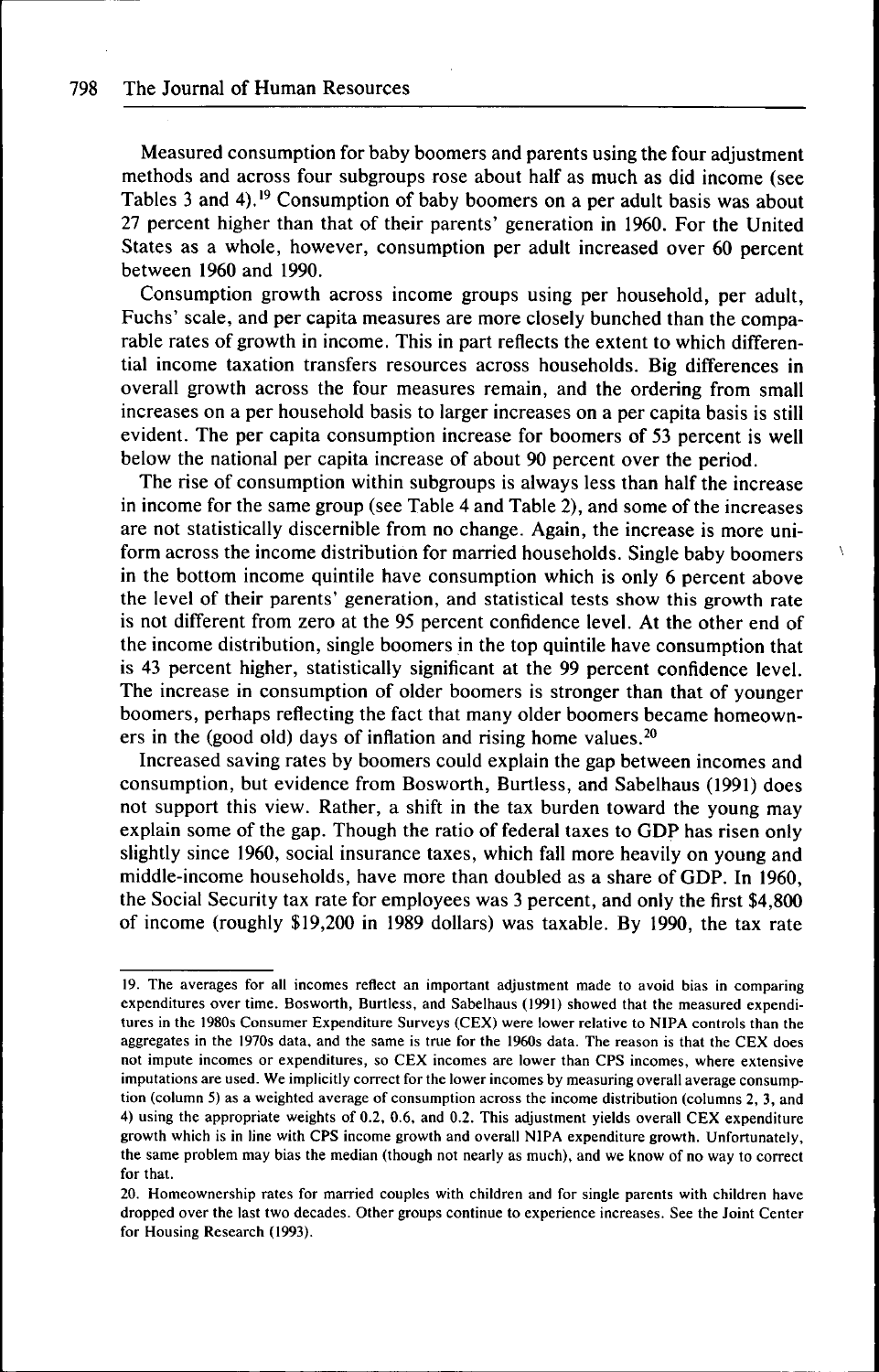*Consumption of Baby Boomers and Their Parents at Ages 25 to 44*

| <b>Measurement Basis</b> | Median   | Average For               |                      |                        |                |
|--------------------------|----------|---------------------------|----------------------|------------------------|----------------|
|                          |          | <b>Bottom</b><br>Quintile | Middle 60<br>Percent | Top<br><b>Quintile</b> | All<br>Incomes |
| Per household            |          |                           |                      |                        |                |
| Parents (1960)           | 23,407   | 13,857                    | 24,178               | 40,634                 | 25,405         |
| Boomers (1989)           | 25,410   | 16,475                    | 28,108               | 52,744                 | 30,708         |
| Ratio                    | $1.09**$ | $1.19***$                 | $1.16***$            | $1.30**$               | $1.21**$       |
| Per adult                |          |                           |                      |                        |                |
| Parents (1960)           | 11.468   | 6,761                     | 11,752               | 19,532                 | 12,310         |
| Boomers (1989)           | 12,400   | 8.120                     | 14,192               | 27,239                 | 15,659         |
| Ratio                    | $1.08**$ | $1.20**$                  | $1.21***$            | $1.39**$               | $1.27**$       |
| Using Fuchs' scale       |          |                           |                      |                        |                |
| Parents (1960)           | 9,487    | 5,305                     | 9,935                | 17,043                 | 10,430         |
| Boomers (1989)           | 11,555   | 7,440                     | 13,140               | 25,128                 | 14,397         |
| Ratio                    | $1.22**$ | $1.40**$                  | $1.32**$             | $1.47**$               | $1.38**$       |
| Per capita               |          |                           |                      |                        |                |
| Parents (1960)           | 5,823    | 3,021                     | 6,179                | 13,131                 | 6,938          |
| Boomers (1989)           | 8.160    | 4,764                     | 9.448                | 20,081                 | 10,638         |
| Ratio                    | $1.40**$ | $1.58**$                  | $1.53**$             | $1.53**$               | $1.53**$       |

Source: Authors' tabulations using 1960-61 and 1989 Consumer Expenditure Surveys (CEX), 1962-63 Survey of Financial Characteristics of Consumers (SFCC), and 1989 Survey of Consumer Finances (SCF), Two asterisks indicate ratio is statistically different from 1 at the 1 percent level. See data appendix for details.

had more than doubled to 7.6 percent, and income was taxed up to \$51,300. These changes raised the inflation-adjusted tax paid by high earners by a factor of almost seven, $2<sup>1</sup>$  The change in payroll taxes alone could significantly affect comparisons between boomers and their parents at the same age on an after-tax basis.

The difference between actual and measured expenditures for housing services may explain another chunk of the gap. The Consumer Expenditure Surveys show higher expenditures paid out for owner-occupied housing services in 1989 than in the early 1960s.

The increasing proportion of compensation in benefits other than wages and salaries may be another reason why measured incomes increased faster than measured consumption. In 1960, other labor costs such as health insurance and

<sup>21,</sup> This calculation does not include the implicit Medicare cost-shifting tax paid by young people, which is subject to debate, but probably very large. Other changes in the tax code over the last few decades, including changes in IRA eligibility, eliminated deductibility of sales taxes and nonmortgage interest, and expansion of standard deductions have had differential generational impacts. It would be interesting to explore how comprehensive average and average-marginal tax rates across age groups have changed.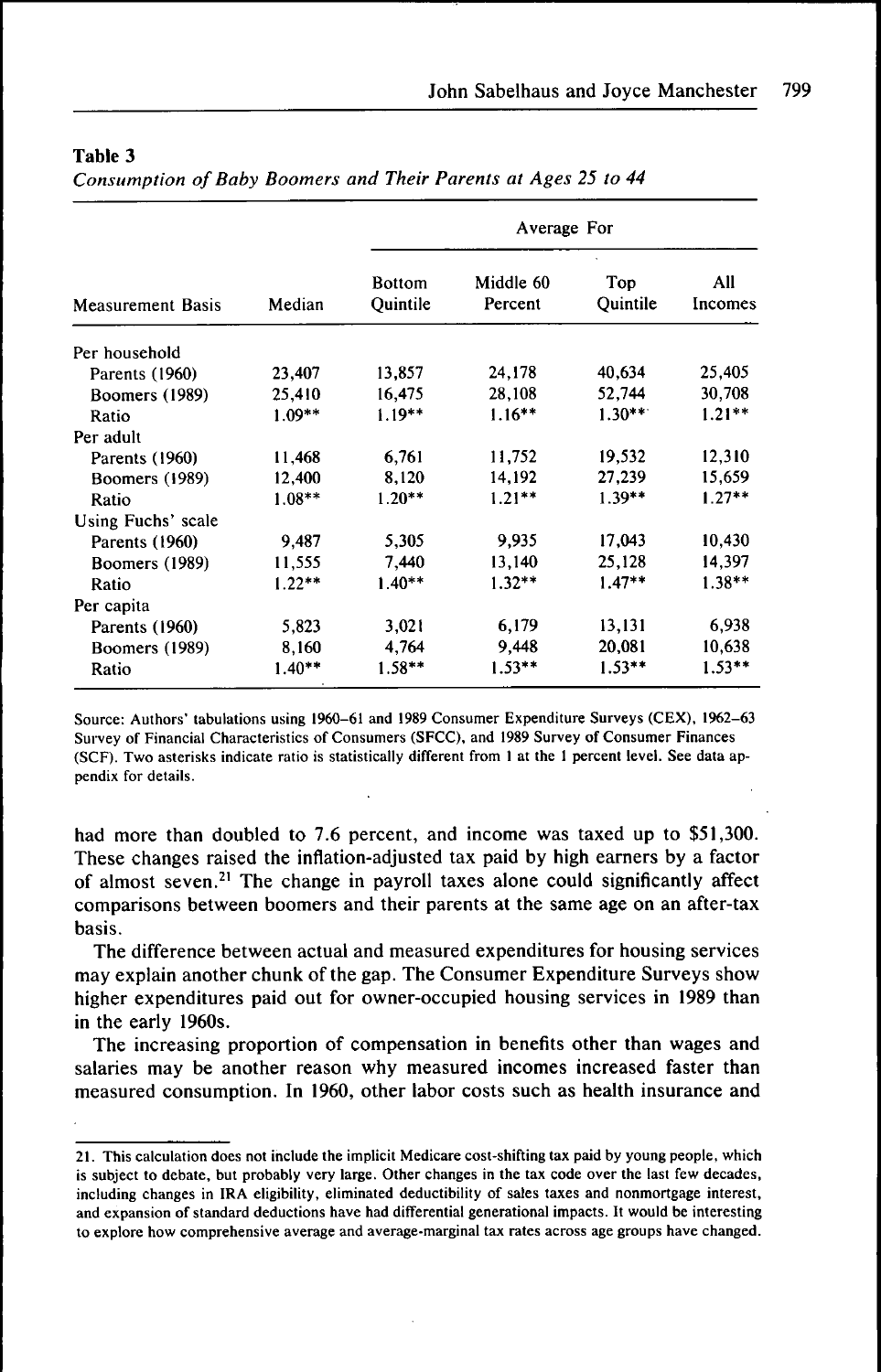*Consumption of Baby Boomers and Their Parents, Specified Subgroups, Per Adult Basis*

| Subgroup              | Median    | Average For               |                      |                 |                |  |
|-----------------------|-----------|---------------------------|----------------------|-----------------|----------------|--|
|                       |           | <b>Bottom</b><br>Ouintile | Middle 60<br>Percent | Top<br>Quintile | All<br>Incomes |  |
| Ages 25 to 34         |           |                           |                      |                 |                |  |
| Parents (1960)        | 11,382    | 7,226                     | 11,439               | 17,940          | 11,897         |  |
| <b>Boomers (1989)</b> | 11,446    | 8,057                     | 13,458               | 22,867          | 14,260         |  |
| Ratio                 | 1.01      | $1.11***$                 | $1.18***$            | $1.27**$        | $1.20**$       |  |
| Ages 35 to 44         |           |                           |                      |                 |                |  |
| Parents (1960)        | 11,778    | 6,436                     | 12,037               | 20,553          | 12,620         |  |
| <b>Boomers</b>        | 13,113    | 8,255                     | 14,818               | 30,444          | 16,631         |  |
| Ratio                 | $1.11***$ | $1.28**$                  | $1.23**$             | $1.48***$       | $1.32**$       |  |
| All married           |           |                           |                      |                 |                |  |
| Parents (1960)        | 11,682    | 6,774                     | 11,739               | 19,601          | 12,318         |  |
| Boomers (1989)        | 12,720    | 8,439                     | 14.477               | 27,315          | 15.837         |  |
| Ratio                 | $1.09**$  | $1.25***$                 | $1.23**$             | $1.39**$        | $1.29**$       |  |
| All single            |           |                           |                      |                 |                |  |
| Parents (1960)        | 10,894    | 7,020                     | 10,691               | 18,673          | 11,553         |  |
| <b>Boomers</b> (1989) | 11,554    | 7,413                     | 13,356               | 26,774          | 14,851         |  |
| Ratio                 | 1.06      | 1.06                      | $1.25***$            | $1.43**$        | $1.29**$       |  |

Source; Authors' tabulations using 1960-61 and 1989 Consumer Expenditure Surveys (CEX), 1962-63 Survey of Financial Characteristics of Consumers (SFCC), and 1989 Survey of Consumer Finances (SCF), Two asterisks indicate ratio is statistically different from 1 at the 1 percent level. See data appendix for details,

pension contributions were 4 percent of wages and salaries. By 1989, these other labor costs had risen to 10 percent of wages and salaries. To the extent that health insurance premiums should be included in both consumption and income, this rising share of nonwage benefits means that our measures of both consumption and income are more severely understated in 1989 than in 1960. The increase in consumption would be higher relative to the increase in income if these benefits were properly included in our measures.

## **IV. Wealth Accumulation: A (Guarded) Look Ahead at the Weil-Being of Baby Boomers**

Measures of economic well-being based on both income and consumption indicate that baby boomers are doing better than their parents in midlife. But can baby boomers expect the same degree of well-being in retirement as their parents? Private wealth accumulation, the measurable part of retirement preparation, shows that boomers are generally accumulating wealth at a faster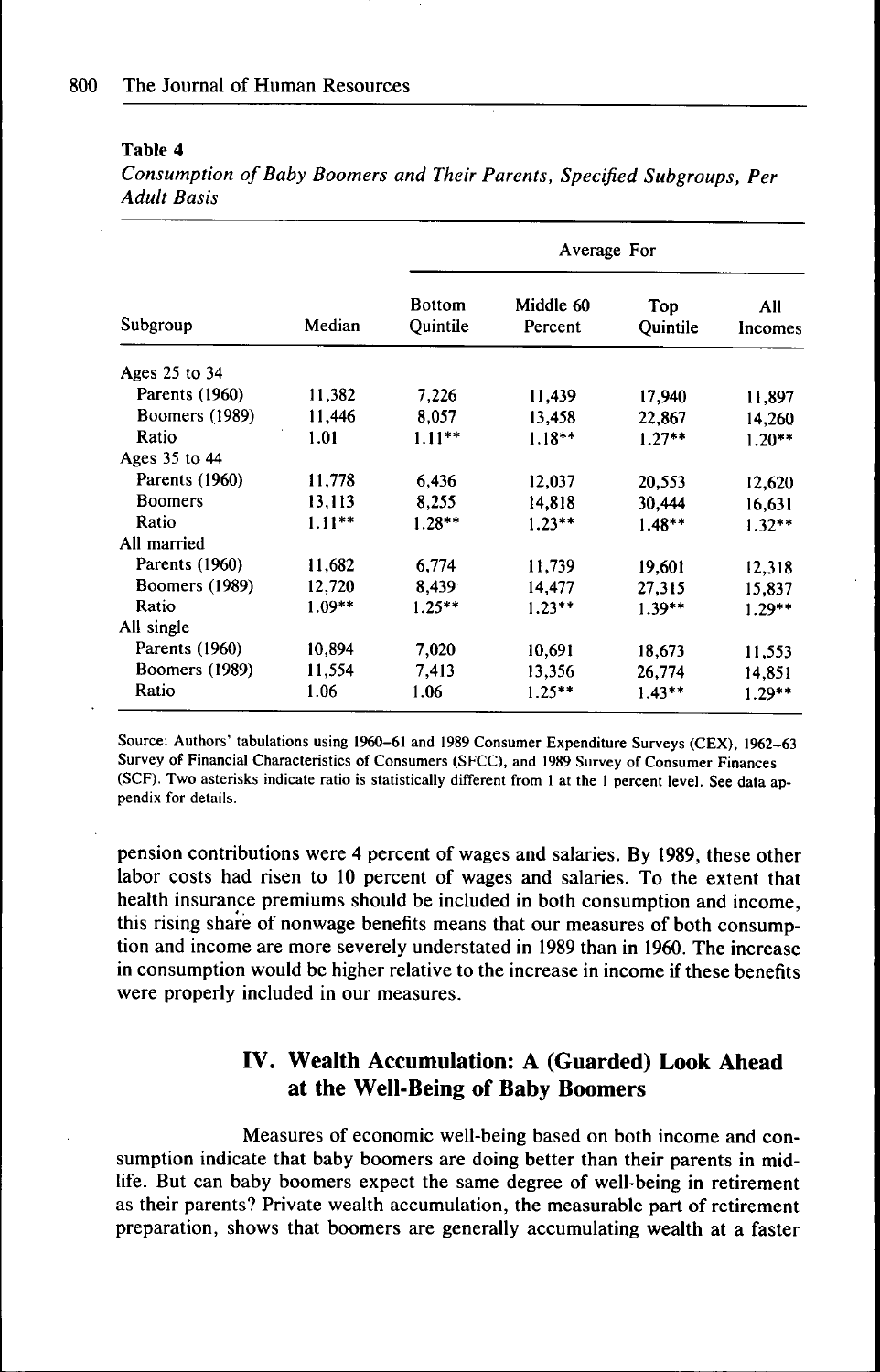| Subgroup              | Median   | Average For               |                      |                 |                |
|-----------------------|----------|---------------------------|----------------------|-----------------|----------------|
|                       |          | <b>Bottom</b><br>Ouintile | Middle 60<br>Percent | Top<br>Quintile | All<br>Incomes |
| Ages 25 to 34         |          |                           |                      |                 |                |
| Parents (1960)        | 0.30     | 1.07                      | 0.74                 | 2.53            | 1.42           |
| <b>Boomers</b> (1989) | 0.28     | 0.91                      | 1.32                 | 4.64            | 2.60           |
| Ratio                 | 0.95     | 0.84                      | $1.79***$            | 1.83            | $1.83**$       |
| Ages 35 to 44         |          |                           |                      |                 |                |
| Parents (1960)        | 1.22     | 1.78                      | 1.71                 | 3.71            | 2.50           |
| Boomers (1989)        | 1.37     | 1.89                      | 1.96                 | 4.94            | 3.16           |
| Ratio                 | 1.13     | 1.06                      | 1.15                 | $1.33**$        | $1.26***$      |
| All married           |          |                           |                      |                 |                |
| Parents (1960)        | 0.85     | 1.44                      | 1.32                 | 2.87            | 1.92           |
| <b>Boomers</b> (1989) | 1.14     | 1.54                      | 1.90                 | 4.41            | 2.84           |
| Ratio                 | $1.34**$ | 1.07                      | $1.44**$             | $1.53***$       | $1.48**$       |
| All single            |          |                           |                      |                 |                |
| Parents (1960)        | 0.29     | 1.56                      | 1.16                 | 6.70            | 3.64           |
| Boomers (1989)        | 0.18     | 0.11                      | 1.14                 | 5.39            | 2.95           |
| Ratio                 | 0.61     | 0.07                      | 0.99                 | 0.80            | 0.81           |

*Wealth/Income Ratios, Baby Boomers and Their Parents*

Source: Authors' tabulations using I960 Decennial Census, 1990 (March) Current Population Survey (CPS), 1962-63 Survey of Financial Characteristics of Consumers (SFCC), and 1989 Survey of Consumer Finances (SCF). Two asterisks indicate ratio is statistically different from 1 at the 1 percent level. See data appendix for details.

pace than their parents. However, this does not necessarily mean they will remain better off as they get older.

Ratios of wealth to income, calculated on a per adult basis, are generally higher for baby boomers than they were for their parents 30 years ago, with some notable exceptions (see Tables 5 and 6).<sup>22</sup> Single people in 1989 generally have less wealth rejative to income in 1989 across all income levels, though the limitations of the wealth data preclude strong inferences about the drop in wealth. Young people in the bottom income group also have a lower wealth ratio. But, especially when

<sup>22.</sup> Wealth includes liquid as well as illiquid financial assets such as IRAs or Keogh plans; the value that can be borrowed against employer-provided pension accounts: the value of any housing, land, and automobiles owned less the debt owed on them; less other nonhousing liabilities such as credit-card debt. We include housing wealth, defined as the value of the home less outstanding mortgages, in our calculation of wealth. Others, such as Bemheim (1992), do not include housing equity in measures of retirement preparedness, arguing that most people do not draw down the value of housing wealth as they age.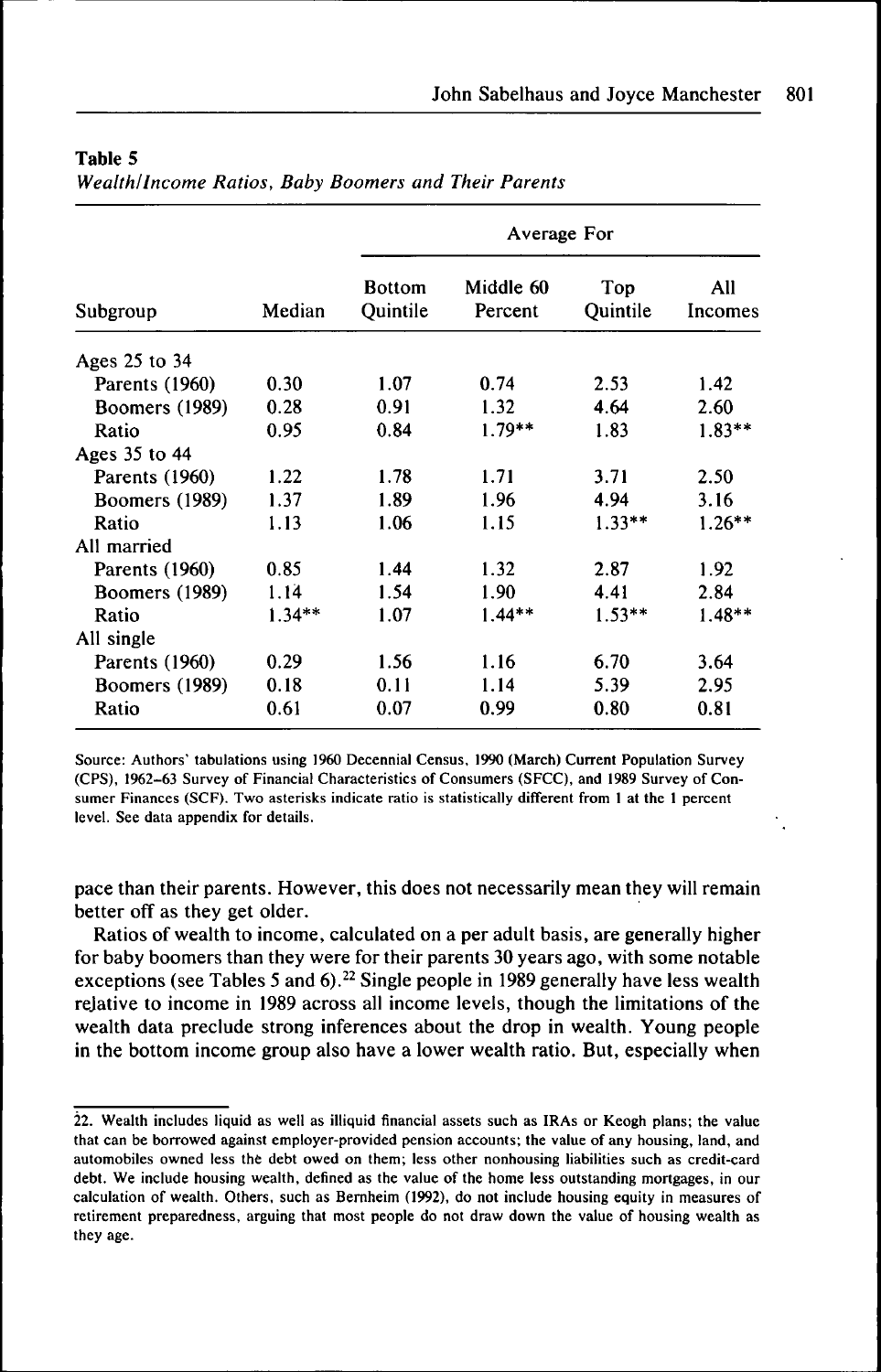| Subgroup              | Median   | Average For               |                      |                 |                |
|-----------------------|----------|---------------------------|----------------------|-----------------|----------------|
|                       |          | <b>Bottom</b><br>Quintile | Middle 60<br>Percent | Top<br>Quintile | All<br>Incomes |
| Ages 25 to 34         |          |                           |                      |                 |                |
| Parents (1960)        | 0.31     | 0.71                      | 0.77                 | 3.27            | 1.52           |
| <b>Boomers</b> (1989) | 0.43     | 0.66                      | 1.75                 | 7.72            | 3.54           |
| Ratio                 | 1.39     | 0.93                      | $2.26**$             | 2.36            | $2.33**$       |
| Ages 35 to 44         |          |                           |                      |                 |                |
| Parents (1960)        | 1.33     | 1.22                      | 1.84                 | 5.04            | 2.82           |
| Boomers (1989)        | 2.06     | 1.54                      | 2.68                 | 7.40            | 4.30           |
| Ratio                 | $1.55**$ | 1.26                      | $1.46**$             | $1.47**$        | $1.52**$       |
| All married           |          |                           |                      |                 |                |
| Parents (1960)        | 0.91     | 1.02                      | 1.40                 | 3.79            | 2.12           |
| Boomers (1989)        | 1.73     | 1.36                      | 2.58                 | 6.70            | 3.87           |
| Ratio                 | $1.89**$ | 1.33                      | $1.84**$             | $1.77**$        | $1.82**$       |
| All single            |          |                           |                      |                 |                |
| Parents (1960)        | 0.28     | 0.46                      | 1.18                 | 9.94            | 3.92           |
| <b>Boomers</b> (1989) | 0.26     | 0.07                      | 1.49                 | 8.87            | 4.01           |
| Ratio                 | 0.95     | 0.14                      | 1.26                 | 0.89            | 1.02           |

*Wealth/Consumption Ratios, Baby Boomers and Their Parents*

Source: Authors' tabulations using 1960-61 and 1989 Consumer Expenditure Surveys (CEX), 1962-63 Survey of Financial Characteristics of Consumers (SFCC), and 1989 Survey of Consumer Finances (SCF), Two asterisks indicate ratio is statistically different from 1 at the 1 percent level. See data appendix for details.

attention is focused on the middle of the distributions, ratios of wealth to income are about the same or significantly higher than in  $1960.<sup>23</sup>$ 

Because consumption grew more slowly than income for people ages 25 to 44, ratios of wealth to consumption (Table 6) grew faster than ratios of wealth to income. Ratios of wealth relative to consumption may be more meaningful than those of wealth relative to income because they indicate how many years of current consumption a person's wealth will support. The only groups which show consistent declines in the ratio of wealth to consumption are single people in the bottom and top quintiles, and these decreases are not supported by the statistical tests.

<sup>23,</sup> There is good reason to focus on the middle 60 percent and/or the median wealth values. The two wealth data sets used in this paper are small, each about 3,000 total observations. Because wealth is a highly skewed variable, statistical tests for certain groups are tenuous. The probability of discernible change in the ratios (given a level of change) is much higher in the middle 60 percent and median values, because the very wealthy show up with either very low income (which distorts the bottom quintile) or very high income (which distorts the top quintile).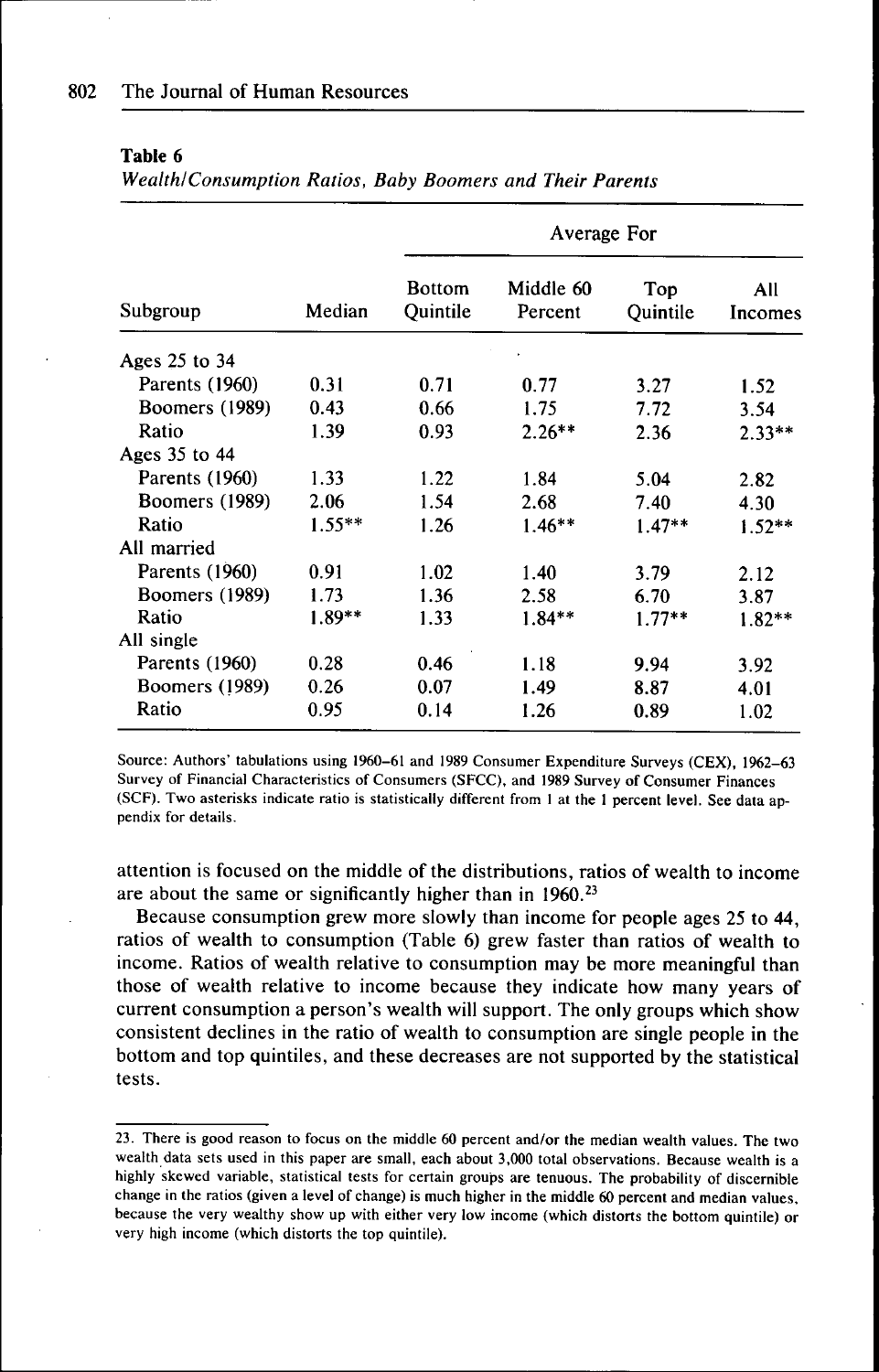Higher wealth accumulation does not offer much solace, however. In both 1960 and 1990, and for all but the top quintiles, people ages 25 to 44 generally have wealth to support only one or two years of consumption. Simulation-based forecasts of retirement prospects for the baby boomers by Bernheim (1992, 1993) based on a different source of data indicate that the cohort needs to save more to maintain the level of living standards to which they have grown accustomed.<sup>24</sup> Aggregate trends also point toward problems in the future. Both personal and government saving rates have fallen to less than half the postwar averages, and we are probably already experiencing some of the effects of lower investment.

Moreover, the role of personal saving in providing for retirement has been dwarfed by other fortuitous circumstances in the case of current retirees. The parents' generation did not create their bountiful retirement outcomes through diligent saving.<sup>25</sup> Bosworth, Burtless, and Sabelhaus (1989) show that the decline in U.S. personal saving in the mid 1980s occurred because the group of people approaching retirement saved less than half of what *their* parents had saved at the same point in life in earlier decades. The need to save was substantially mitigated by unexpected capital gains in housing and by net intergenerational transfers. These transfers occurred explicitly through expanded Medicare and Social Security benefits and implicitly through government deficits. Government policies that expanded tax preferences for retirement saving subsidized some part of the saving that remained.

Predicting retirement outcomes for the baby boomers is very difficult because it is too early to know what trends will most affect future well-being. Thirty years or so remain before the middle boomers will enter retirement, and a lot will happen between now and then. [Imagine, in 1960, having predicted retirement outcomes for the parent cohort in 1990!] The two economic factors which dominate the retirement well-being of the parents' cohort—bountiful generational transfers and copious returns to wealth—could never have been forecast.

But the fact remains that baby boomers are unlikely to get windfalls similar to those of their parents. Moreover, baby boomers face a number of new challenges, ranging from the possibility of lower benefits or higher taxes for Social Security and other government programs to the strains on families created by the increased incidence of two-earner couples. Should these factors be taken as evidence that the outlook for future retirees is bleak? Boomers are behaving the way their parents did *before* their elders learned about the windfalls from housing and Social Security, so it seems wrong to assume they will follow in their parents' footsteps the rest of the way towards retirement if we expect them to be confronted by different economic circumstances. How baby boomers respond to the changing

<sup>24.</sup> Whether the increase in saving is significant depends on whether housing wealth is included in total wealth. When housing wealth is excluded from total wealth, Bernheim finds that baby boomers are saving only 34 percent as much as they should if they wish to maintain the same level of consumption after retirement as before. Including housing wealth raises that percentage to 84 percent.

<sup>25.</sup> Several indications of considerable well-being of current retirees can be found. Rates of labor force participation for males ages 55 to 64 have dropped nearly 20 percentage points over the last few decades. Older people are not obtaining additional leisure with foregone consumption since expenditures for people over 55 have increased faster than for any other age group.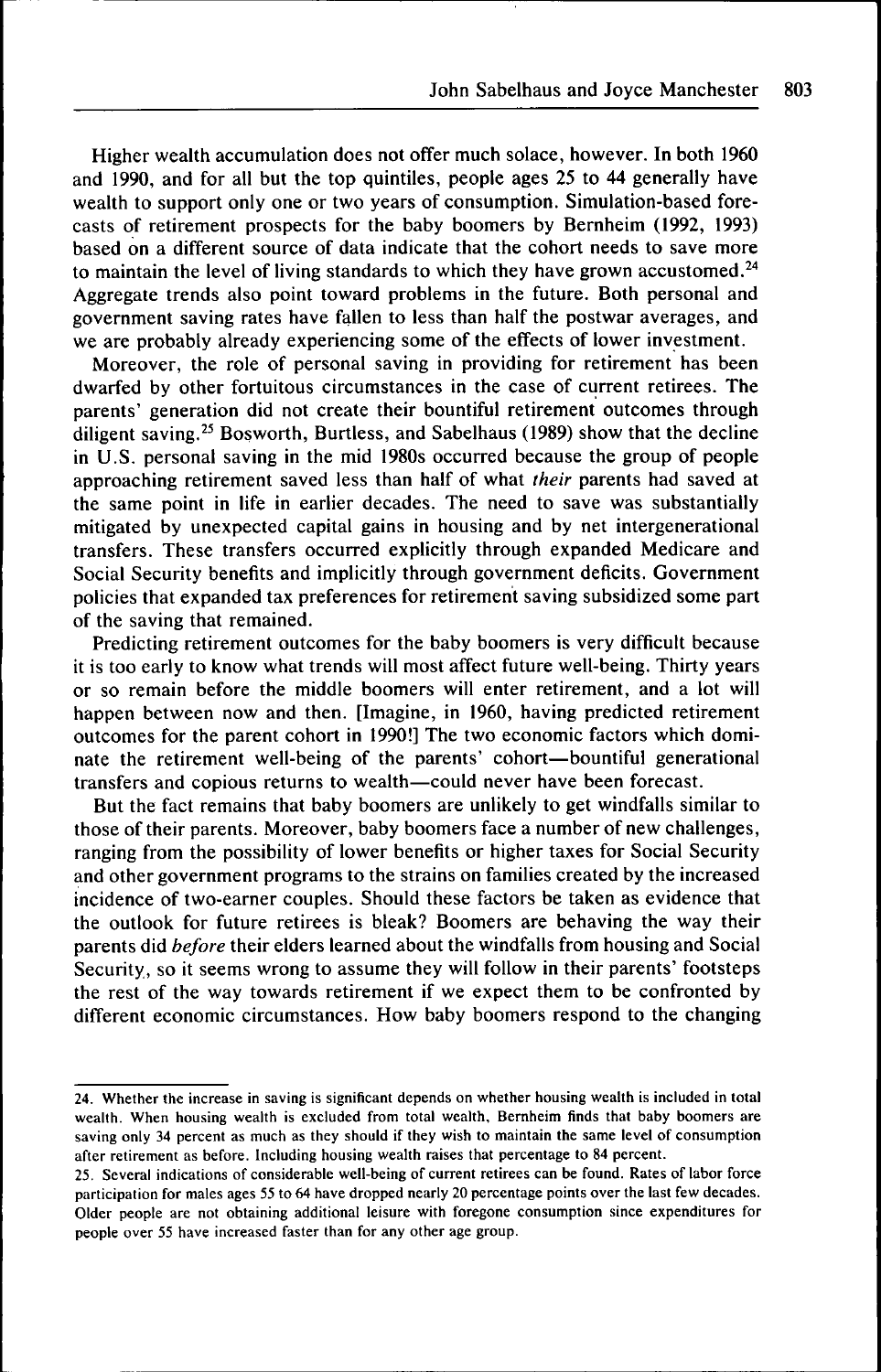economic circumstances that will shape the future will provide many opportunities for interesting and informative research.

## **Data Appendix**

The data used in this paper come from six public-use survey data sets covering income, expenditures, and wealth for each of the two time periods. The income data come from the 1960 Decennial Census file and the March 1990 Current Population Survey (CPS). The expenditure data come from the 1960-61 and 1988-89 Consumer Expenditure Surveys (CEX). Finally, the wealth data come from the 1962-63 Survey of Financial Characteristics of Consumers (SFCC) and the 1989 Survey of Consumer Finances (SCF). The sample sizes for the 25-to-44 age groups we focus on are shown in Table  $A1<sup>26</sup>$ 

All values are converted to 1989 dollars using the consumption (PCE) deflator in the national income and product accounts. Household weights are adjusted for the number of adults. Quintile breaks are set to preserve equal numbers *of adults* in each group. The 1988-89 CEX differs from the 1960-61 CEX in that households are interviewed over four consecutive quarters, rather than at one sitting as in the earlier surveys. To construct annual records which are conceptually equivalent to the 1960s data, we matched the four quarterly interviews for a household, then adjusted the sample weights (by age and homeownership group as in the original CEX stratification adjustment) to reflect attrition for those who did not complete the survey. The households in the 1980s CEX can start and finish in any of the four calendar quarters. Any household with data that pertain to 1989 is included in our sample.

All of the measures except income (Tables 1 and 2) used data from two or more data sets in each period. Consumption levels (Tables 3 and 4) are constructed using nonhousing expenditures in the CEX data sets and value of owned home (multiplied by the space rent factor) in the SCF data sets. For example, average per household consumption for all parents in 1960 (\$25,405) is the sum of nonhousing expenditures per household in the CEX (\$23,535) and the space rent factor (.06) times the average value of owned homes in the SCF (\$31,165). The wealth-to-income ratios (Table 5) use income data from the Census and CPS in the denominator and wealth data from the SCFs in the numerator. The ratios of wealth to consumption (Table 6) use the same CEX/SCF combination described for consumption levels (Tables 3 and 4) for denominators, and wealth comes from the SFCC/SCF.

We used the bootstrap technique to infer statistical significance for the differences between parent and baby boomer values. Bootstrap standard errors for each value were estimated using 1,000 replicates. In the case of average incomes where a sample standard deviation could be calculated, we checked that bootstrap estimates were consistent. The same approach was then used in the cases where

<sup>26.</sup> The sample sizes across quintile breaks are not shown because they vary by type of adjustment (e.g.. per adult or per household). As expected, the sample sizes across the three income cells in each row are roughly 20 percent, 60 percent, and 20 percent of the total.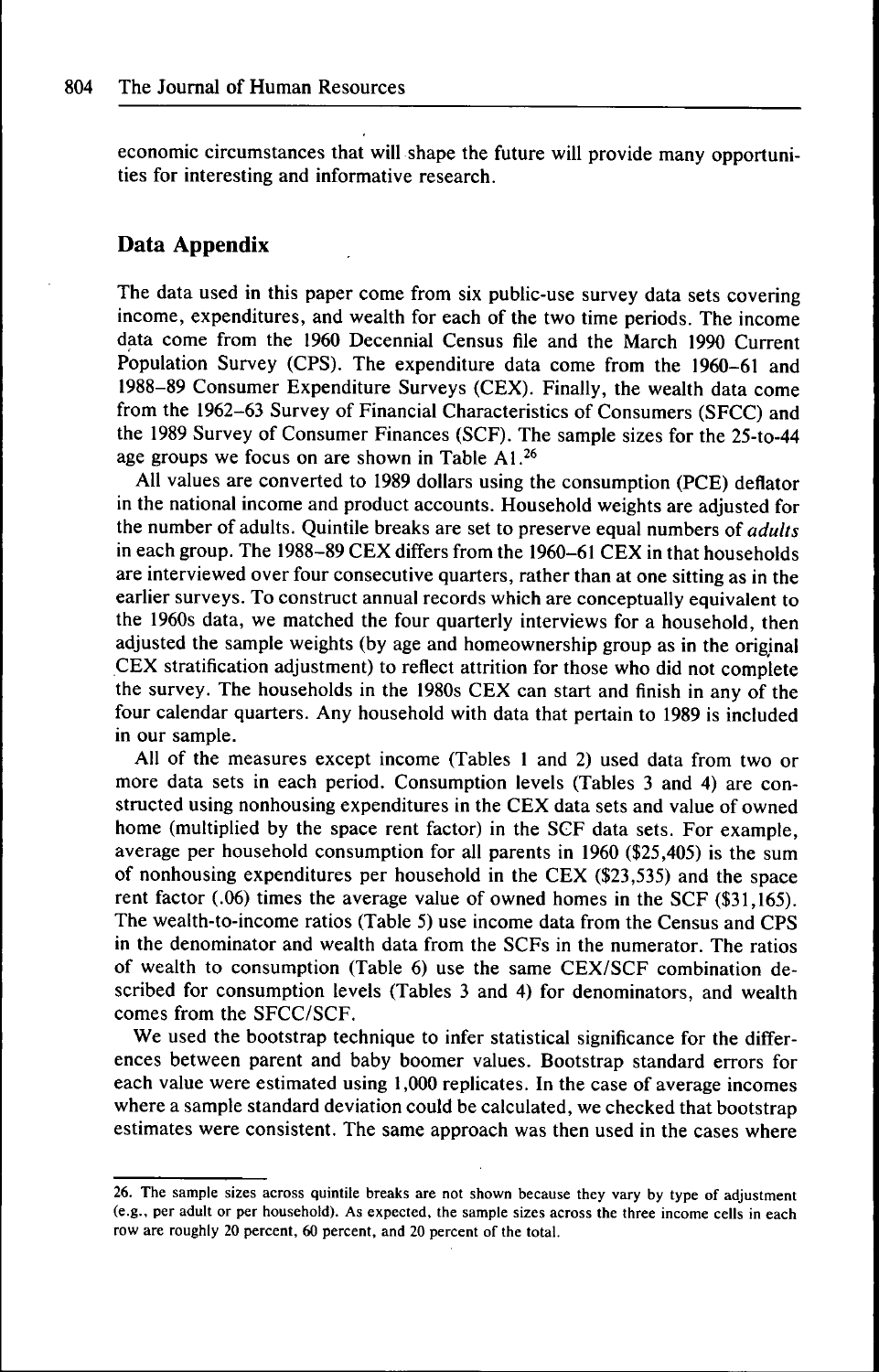| Data Set/Subgroup                          | <b>Parents</b><br>$(1960 - 63 \text{ Data})$ | <b>Boomers</b><br>$(1989 \text{ Data})$ |
|--------------------------------------------|----------------------------------------------|-----------------------------------------|
| Incomes (1960 Census, 1989 CPS)            |                                              |                                         |
| All households, head age 25 to 44          | 21,471                                       | 26,372                                  |
| Head age 25 to 34                          | 9,708                                        | 12,768                                  |
| Head age 35 to 44                          | 11,763                                       | 13,604                                  |
| Married head                               | 18,263                                       | 15,564                                  |
| Single head                                | 3,208                                        | 10,808                                  |
| Expenditures $(1962-63$ and $1988-89$ CEX) |                                              |                                         |
| All households, head age 25 to 44          | 5,525                                        | 2,651                                   |
| Head age 25 to 34                          | 2,449                                        | 1,304                                   |
| Head age 35 to 44                          | 3,076                                        | 1,347                                   |
| Married head                               | 4,788                                        | 1,587                                   |
| Single head                                | 737                                          | 1,064                                   |
| Wealth (1962–63 and 1989 SCF)              |                                              |                                         |
| All households, head age 25 to 44          | 884                                          | 1,137                                   |
| Head age 25 to 34                          | 362                                          | 452                                     |
| Head age 35 to 44                          | 522                                          | 685                                     |
| Married head                               | 760                                          | 798                                     |
| Single head                                | 124                                          | 339                                     |

## Table Al

*Sample Sizes across the Six Data Sets and Subgroups*

we could not construct a sample standard deviation. Consumption, for example, required draws from the data sets on both expenditure and wealth (to obtain housing values).

## References

- Bemheim, B, Douglas. 1992, 1993. "Is the Baby Boom Generation Preparing Adequately for Retirement?" Merrill Lynch & Co., Inc. (Summary Report, January 1993, and Technical Report, September 1992),
- Bosworth, Barry, Gary Burtless, and John Sabelhaus, 1991, "The Decline in Saving: Evidence from Household Surveys," *Brookings Papers on Economic Activity* 1:183-204,
- Congressional Budget Office, 1993. *Baby Boomers in Retirement: An Early Perspective.* Washington, D.C.
- Easterlin, Richard A. 1987, *Birth and Fortune: The Impact of Numbers on Personal Welfare.* Chicago: University of Chicago Press,
- Easterlin, Richard A,, Christine Macdonald, and Diane J, Macunovich, 1990, "How Have American Baby Boomers Fared? Earnings and Economic Well-Being of Young Adults, 1964.-1987." *Journal of Population Economics* 3:277-90,
- Easterlin, Richard A., Christine M, Schaeffer, and Diane J. Macunovich, 1993, "Will the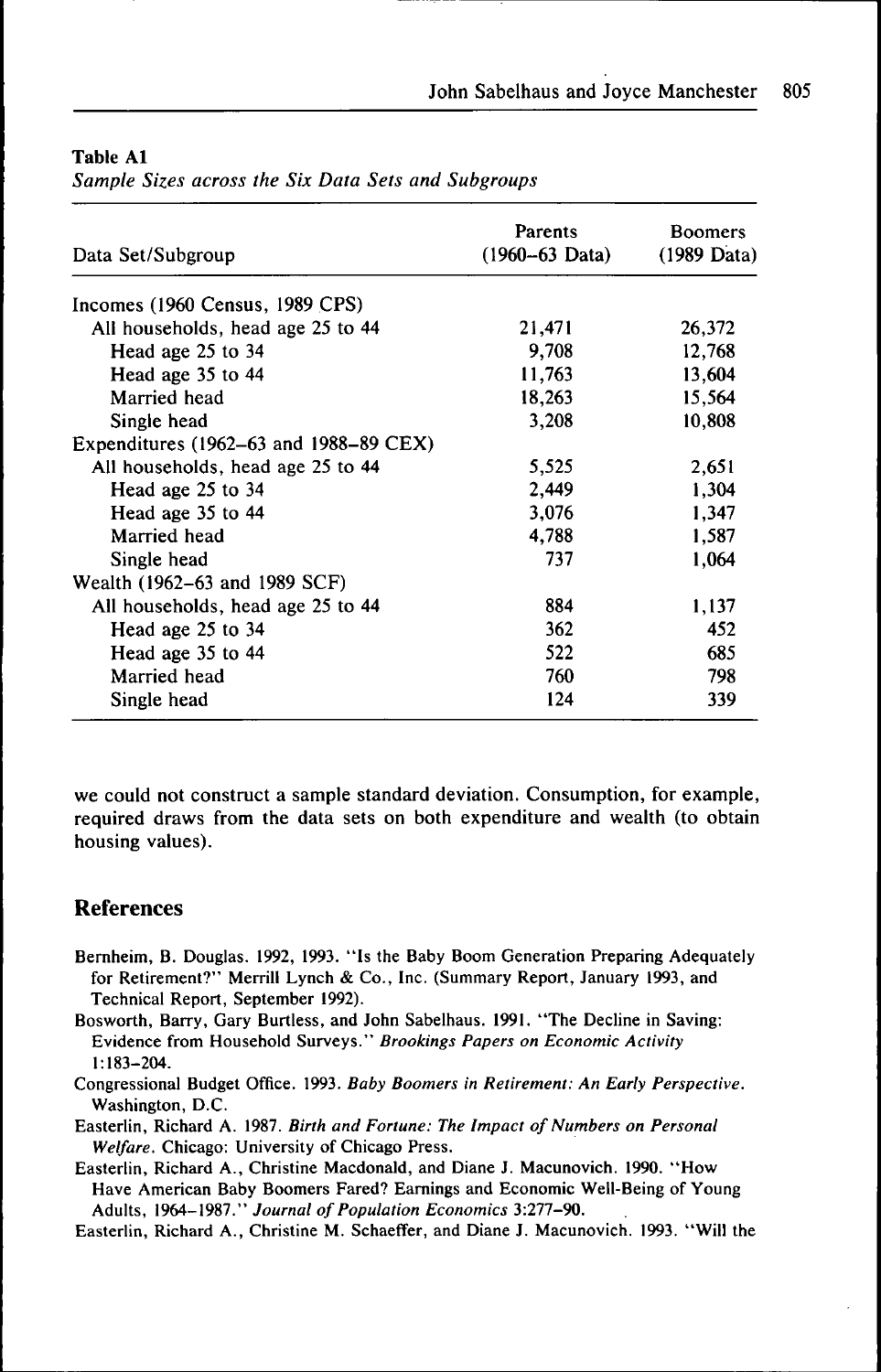Baby Boomers Be Less Well Off Than Their Parents? Income, Wealth, and Family Circumstances over the Life Cycle in the United States," *Population and Development Review* 19(3):497-522,

Fuchs, Victor, 1986. "Sex Differences in Economic Well-Being." *Science* 232:459-64, Joint Center for Housing Research, 1993, *State of the Nation's Housing.* Cambridge, Mass,

- Levy, Frank, and Richard C, Michel, 1986, "An Economic Bust for the Baby Boom," *Challenge* 29(1):33-39.
- . 1991, *The Economic Future of American Families.* Washington, D.C,: The Urban Institute Press.
- Levy, Frank, and Richard J, Murnane, 1992, "U.S, Earnings Levels and Earnings Inequality: A Review of Recent Trends and Proposed Explanations." *The Journal of Economic Literature* 30(3): 1333-81,
- Weil, David N. 1993, "Intergenerational Transfers, Aging, and Uncertainty." NBER Working Paper No, 4477.
- Welch, Finis, 1979, "Effects of Cohort Size on Earnings: The Baby Boom Babies' Financial Bust," *Journal of Political Economy* 87(5):S65-S96,